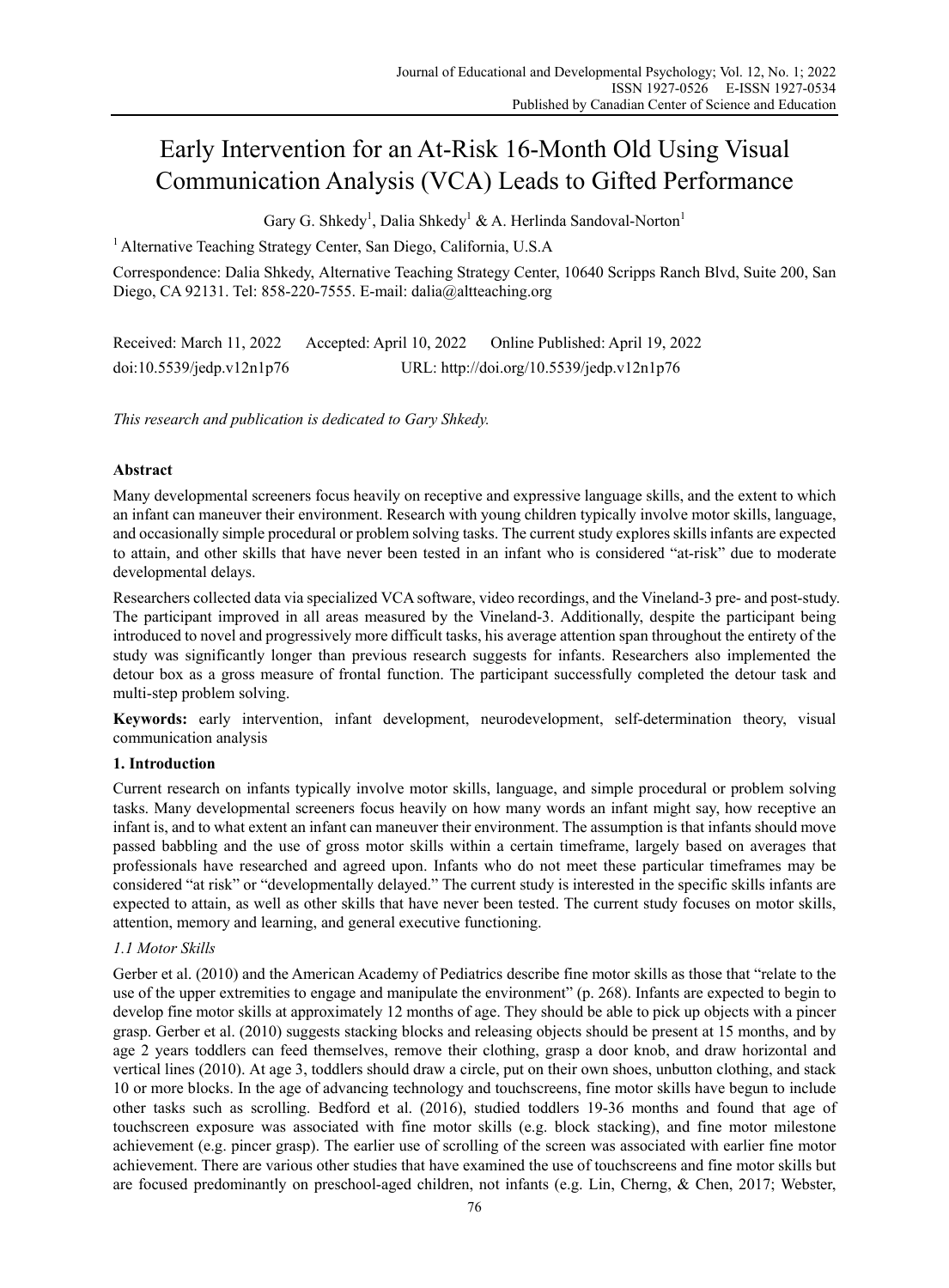Martin & Staiano, 2019). Additionally, most studies focus primarily on scrolling, not typing.

#### *1.2 Attention, Memory, and Learning*

Attention can be considered the gateway for memory and learning. Failure to attend inhibits the ability to encode information. Without proper encoding, there is no learning (Myers & Dewall, 2019). Consequently, one cannot retrieve information that was not encoded or attended to in the first place. The process of attention is complex and involves several processes and structures (Strauss et al., 2006). Therefore, tests of attention typically measure more than just one attentional process. Attentional processes also change as an individual matures, which is important to consider when working with children, due to the intersection of attention and executive functioning (Strauss at el., 2006). There are few studies and fewer assessments that have been able to assess various forms of attention or executive functioning in very young children and infants. Consequently, measures of sustained focus vary significantly. Some studies suggest an average sustained attention span between 1.5 minutes to 2 minutes in infants aged 13 to 24 months (Bornstein & Tamis-Lemonda, 1997; Choudhury & Gorman, 2000). Suarez-Rivera et al. (2019) measured infant sustained attention (an unbroken gaze) between 500 milliseconds and 31 seconds. Another study found infants had longer sustained attention when interacting with an unfamiliar individual who followed their attentional focus (Miller et al., 2009). The research on attention processes, memory and learning in very young infants is scarce to non-existent.

#### *1.3 Executive Function*

Executive function is used to describe a complex set of processes. Examples of these are higher-order processes such as abstraction, inhibition, problem solving, emotion regulation, organization, etc. (Barkley, 2012). Shallice (1988) emphasized that executive functions are not in maximal use all the time for routine or well-learned behaviors. Instead, these functions are utilized for novel, unfamiliar, and complex circumstances. Executive dysfunctions may manifest as poor planning and organization, poor working memory, inflexibility, perseveration, poor impulse control, etc. (Anderson 1998; Barkley 2012). Executive functions are thought to begin developing in early childhood, and continue to mature into young adulthood (Center on the Developing Child, 2012). This is assumed to be associated with the trajectory of brain development and myelination, but may also be due to the absence of research and standardized procedures to assess areas of executive functioning in very young children. Formal neuropsychological assessment of various aspects of executive functioning are designed for children approximately 7 years of age and older (Strauss et al., 2006). Very few studies have assessed executive functioning in very young children or toddlers. Atkinson et al. (2000) utilized tasks such as "detour box," counterpointing, and "stroop-like" tasks to assess frontal function in children with Williams Syndrome ages 4:8 to 15:4 years. Researchers found a persistent deficit in children with Williams Syndrome when compared to control data from typically developing children ages 4 to 10 years. However, this kind of research in very young children (with or without neurodevelopmental conditions) is rare. There are longitudinal studies focused on toddlers which assess correlations between behaviors or environments and subsequent executive functioning when the toddlers grow older. However, it is difficult to locate studies assessing executive functioning in very young children that are not based solely on parent-report.

#### *1.4 Current Study*

The current study aims to assess the above mentioned functions in an infant 16 months of age utilizing Visual Communication Analysis. Visual Communication Analysis is an application of Self-Determination Theory (SDT). SDT is a theory of intrinsic motivation based on three main tenets: autonomy, competence and relatedness. Researchers Deci and Ryan (1985 & 2000) found that conditions that support an individual's experience of these three tenets tend to foster a high quality of motivation and engagement for activities, including enhanced performance, persistence, and creativity. VCA is an efficacious therapy initially developed for children with severe autism. VCA creates conditions that support the child's experience of autonomy, competence and relatedness. Within the VCA framework, the use of external rewards or punishments is heavily disfavored and never utilized. VCA gives each child a variety of choices in order to develop their intrinsic motivation, which is reinforced through presumed competence.

VCA combines SDT principles in combination with visual supports, prompts, and technology-aided instruction. Research on VCA has illustrated significant decreases in maladaptive and self-injurious behaviors, as well as the ability to communicate via typing independently (Shkedy et al., 2020; Shkedy et al., 2021).

The purpose of this study was to assess any benefits of VCA when applied as an early intervention and as an assessment method.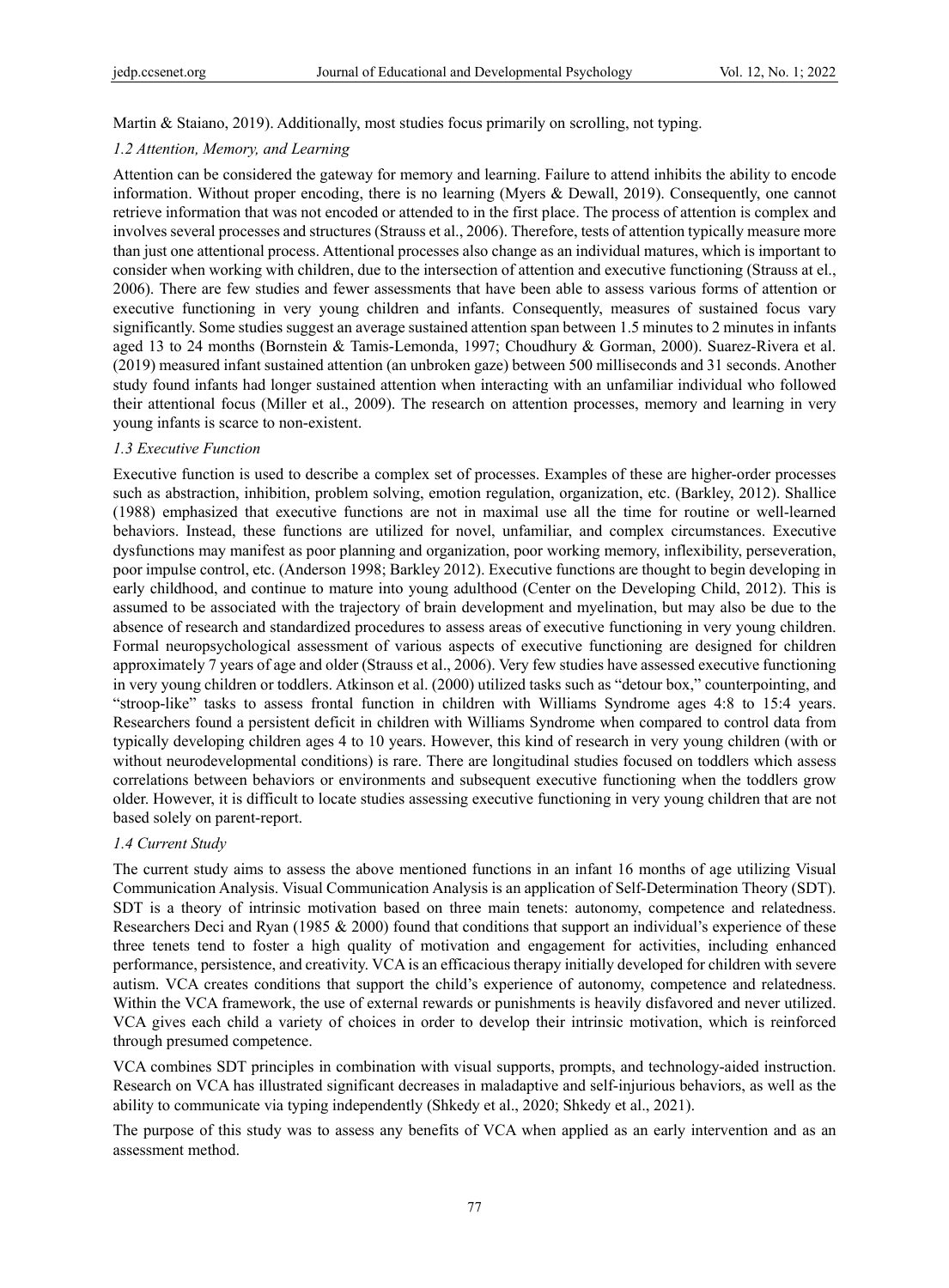#### **2. Method**

#### *2.1 Participant*

The participant was a male infant recruited from Alternative Teaching Strategy Center. Parents expressed concern the infant may not meet developmental milestones. The infant has an older brother on the autism spectrum, and was believed to be at-risk. At onset of the study, the participant was 1 year and 4 months old. The participant was exposed to English, Russian, and Hebrew languages in his home. However, he had not begun to verbalize and babbling was uncommon. Additionally, the infant did not respond to his name, did not respond to gestures, did not follow instructions with one action of object, would not attempt to repeat words, did not smile in response to praise, and did not recognize himself in a mirror or photo. The participant could not identify at least three objects, identify images, body parts, and did not verbalize "yes" or "no." Additionally, the participant could not stack blocks, turn door knobs or handles, or throw a ball with one hand.

#### *2.3 Procedures*

Researchers obtained consent for services, data collection, and video recording from legal guardians of the infant. Researchers utilized qualitative data obtained during an interview with the mother, as well as implementation of the Vineland Adaptive Behavior Scales, Third Edition as baseline measures. The interview and the Vineland were conducted at the onset of the study, and then again at 2 years and 2 months of age. Researchers did not incorporate the use of the Daily Living Skills scale on the Vineland, as the items measured by this scale are not typical of most therapies and are most appropriately taught by caregivers at home (e.g. drinks from a cup, feeds with spoon, sucks or chews on finger foods, and cooperates in washing his face).

The infant participated in the study for approximately 1 hour per day, 5 days a week for 40 weeks. The participant was treated individually in his own room accompanied by one VCA therapist. The room contained a desk, a chair, a booster seat with seat belt, and a video camera used to record the entirety of the session. The participant had access to breaks as needed or desired. No external rewards or token systems were used.

Data was collected throughout each session. Qualitative data was collected by the therapist and recorded outside of the session. Quantitative data was collected and timestamped via VCA software. The software recorded every interaction the participant made on the iPad. This method removed any perceived negative feedback and pressure that many children feel when therapists manually record data. The data taken by the software was stored on a server and later used for analysis in this study. Lastly, therapists were alternated to remove any potential bias.

As described in Shkedy et al. (2020), therapists implementing VCA are vigorously trained in the tenets of self-determination, and person-centered therapy. All tasks presented by the therapists were a combination of matching and typing tasks. Instructions were presented simultaneously both orally and visually. There were at least four types of matching tasks that were utilized. The first was picture-to-picture matching, where five target photos were presented simultaneously on the top and bottom row of the iPad. The infant had to drag the matching photo from the bottom row on the iPad up to the corresponding photo in the top row. On Level 1, all photos lined up in the same order on the top and bottom row. On Level 2, the order of the photos on the bottom row was randomized. On Level 3, the bottom row was changed to the word that corresponded with the picture, but the words were placed in the same order as the pictures on the top row. On Level 4, the words on the bottom row were randomized. The VCA software automatically randomized which photos from the total pool of available photos are presented on each level, based on a preselected list of desired words, so that each subsequent matching task differs from prior tasks, even though some photos may remain the same.

The typing task consisted of presenting the participant with a single photo and having them type the word corresponding to the photo – for instance, the participant was prompted to type "apple" when presented with a photo of an apple. On Level 1, the participant was shown a silhouette of the correct spelling of the word. The next key on the keyboard that needed to be typed would also blink every two seconds. On Level 2, the participant was shown a silhouette of the correct spelling of the word, but the keyboard no longer blinked. On Level 3, the permanent silhouette was removed; the participant was instead provided with a "help" button that would flash the silhouette of the correct spelling of the word for two seconds. All words were initially presented in upper case only and then lower case with the addition of the "shift" key.

In line with Shkedy et al., 2020, in order to maintain engagement and ensure progress, novel tasks (e.g. where the object changed to one the participant had never seen before, the letter case changed in a way the participant had never seen before, etc.) were continually presented. Additionally, as time went on, the tasks presented generally became progressively more complex. This data is presented in Table 1. Table 1 also illustrates the total number of data points captured, giving an indication of the speed at which the participant interacted with the iPad over the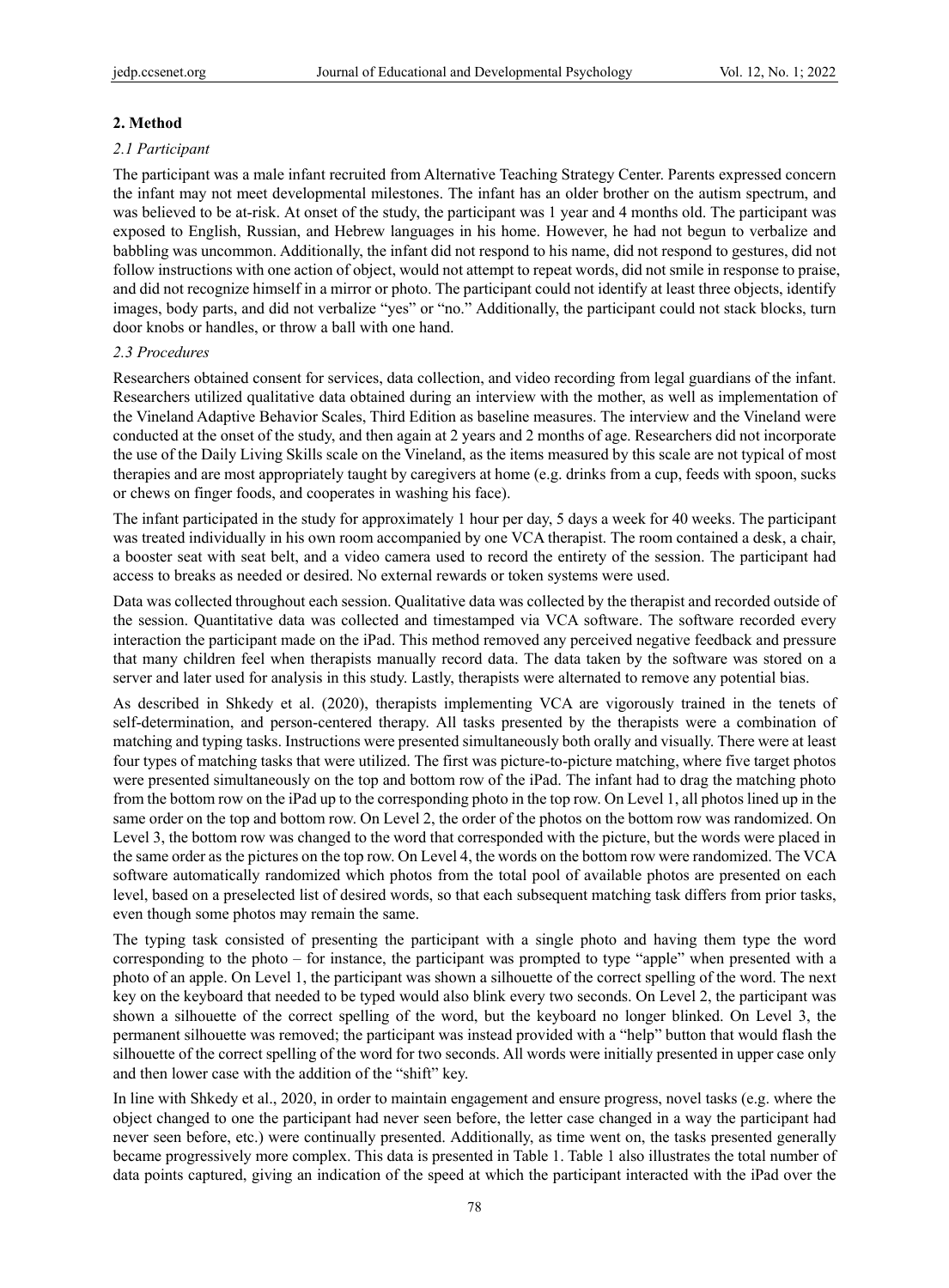same number of sessions.

Researchers also measured letters correct per minute (LCPM) as a measure of learning. During each session, the participant was given the opportunity to type different letters and numbers, and eventually progressed to typing words. The number of different words presented varied by participant and was changed based on the choices of the participant. In order to ensure validity of the data every keystroke made on the iPad was automatically timestamped and stored in a database. Researchers also measured response rate and utilized a detour task similar to Atkinson et al. (2000) to grossly assess frontal function. The detour task was presented utilizing a box in front of the task the participant was to complete. The participant had to deduce that he needed to move the box in order to access and complete the task.

Table 1. Distribution of new tasks

|             | Average number of new tasks<br>per session | Max<br>number of new tasks per number of new tasks per<br>session | Min<br>session | data<br>Total<br>captured | points |
|-------------|--------------------------------------------|-------------------------------------------------------------------|----------------|---------------------------|--------|
| Participant | 21.8                                       | 99                                                                |                | 86,327                    |        |

Researchers hypothesize that with daily intervention of VCA, the participant will begin to make progress toward delayed goals or skills. Researchers will also attempt to assess the participant's ability to complete a detour task, engaging higher order processes such as multi-step problem solving. Researchers hypothesize the participant will be able to successfully and consistently solve the detour task by age 22 months.

### **3. Results**

Researchers compared data collected via the Vineland-3 pre and post study. Table 2 presents standard scores and percentile scores for the three domains measured. Table 3 presents subdomains with v-scale scores, percentiles, and a measure of the developmental "gap" in percentages. For example, in the receptive communication subdomain, the participant was 75% behind what was developmentally expected at the onset of the study. At the completion of the study, there was only an 8% gap between his abilities and the developmental expectation for his age. Overall, the participant improved in all areas. At the completion of this study, the participant verbalized single words for requests and also utilized adjectives. He was able to identify various objects and verbalizes or attempts to verbalize them. The participant recognized and labeled members of his family and familiar others. The participant also recognized himself in photos, responded to his name, smiled in response to praise, and responded to facial expressions from others. He copied play of nearby children, showed interest in his surroundings, and tried to interact with others. The participant's gross and fine motor have also significantly improved. He can stack blocks, maneuver stairs, and throw objects with one hand.

| Domain        | Vineland at age 1:4   |                      | Vineland at age 2:2   |                  |
|---------------|-----------------------|----------------------|-----------------------|------------------|
|               | <b>Standard Score</b> | Percentile           | <b>Standard Score</b> | Percentile       |
| Communication | 78                    | $\tau$ <sup>th</sup> | 85                    | $16^{\text{th}}$ |
| Socialization | 84                    | $14^{\text{th}}$     | 77                    | 6 <sup>th</sup>  |
| Motor Skills  | 92                    | 30 <sup>th</sup>     | 110                   | 75 <sup>th</sup> |

| Table 2. Vineland Domains Pre- and Post-Study |
|-----------------------------------------------|
|-----------------------------------------------|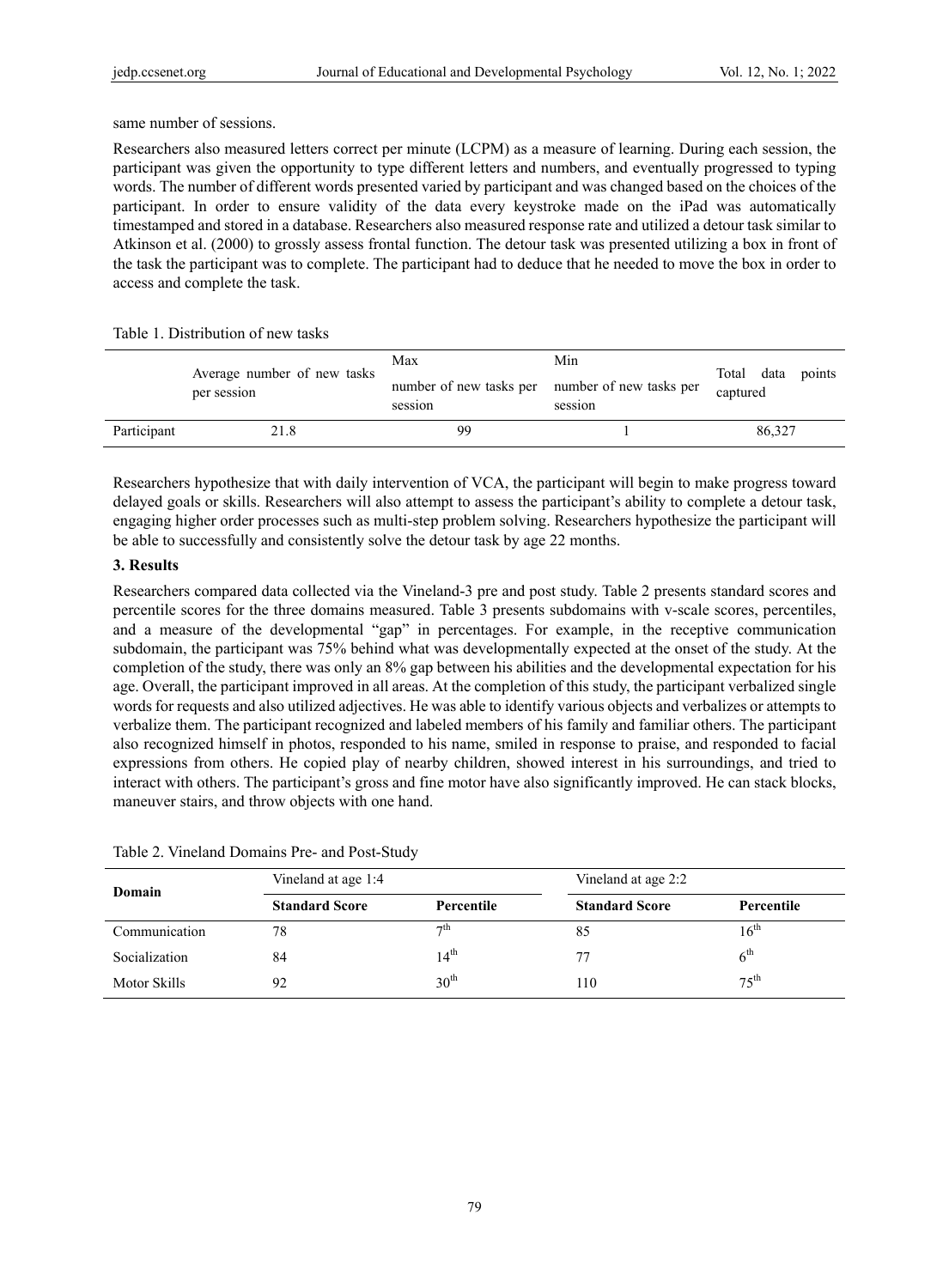|                  | Vineland at age 1:4 |                                        | Vineland at age 2:2 |                                        |
|------------------|---------------------|----------------------------------------|---------------------|----------------------------------------|
| Subdomain        | v-Scale Score       | <b>Age Equivalent</b><br>(percent gap) | v-Scale Score       | <b>Age Equivalent</b><br>(percent gap) |
| Communication    |                     |                                        |                     |                                        |
| Receptive        | 9                   | 0.4(75%)                               | 14                  | $2:0(8\%)$                             |
| Expressive       | 10                  | 0:7(56%)                               | 10                  | 1:3(42%)                               |
| Socialization    |                     |                                        |                     |                                        |
| Interpersonal    | 11                  | 0.5(69%)                               | 11                  | $1:1(50\%)$                            |
| Play and Leisure | 12                  | 0:7(56%)                               | 11                  | 1:0(54%)                               |
| Motor Skills     |                     |                                        |                     |                                        |
| Gross motor      | 15                  | $1:4(0\%)$                             | 19                  | 4:2 $(-92%)$                           |
| Fine motor       | 12                  | $0.9(44\%)$                            | 14                  | 1:10(15%)                              |

| Table 3. Vineland Subdomains Pre- and Post-Study |
|--------------------------------------------------|
|--------------------------------------------------|

Researchers also measured level of engagement and response rate. Despite the participant being introduced to novel and progressively more difficult tasks, his average attention span throughout the entirety of the study was approximately 9.9 minutes. The minimum attention span was 1 minute, and the maximum was 50 minutes. Figure 1 displays the moving average attention span. Average response rate was 6.8 seconds. The minimum response rate was 2.5 seconds and the maximum response rate was 36.1 seconds. Figure 2 displays the moving average for response rate.



Figure 1. Moving Average for Attention Span



Figure 2. Moving Average Response Rate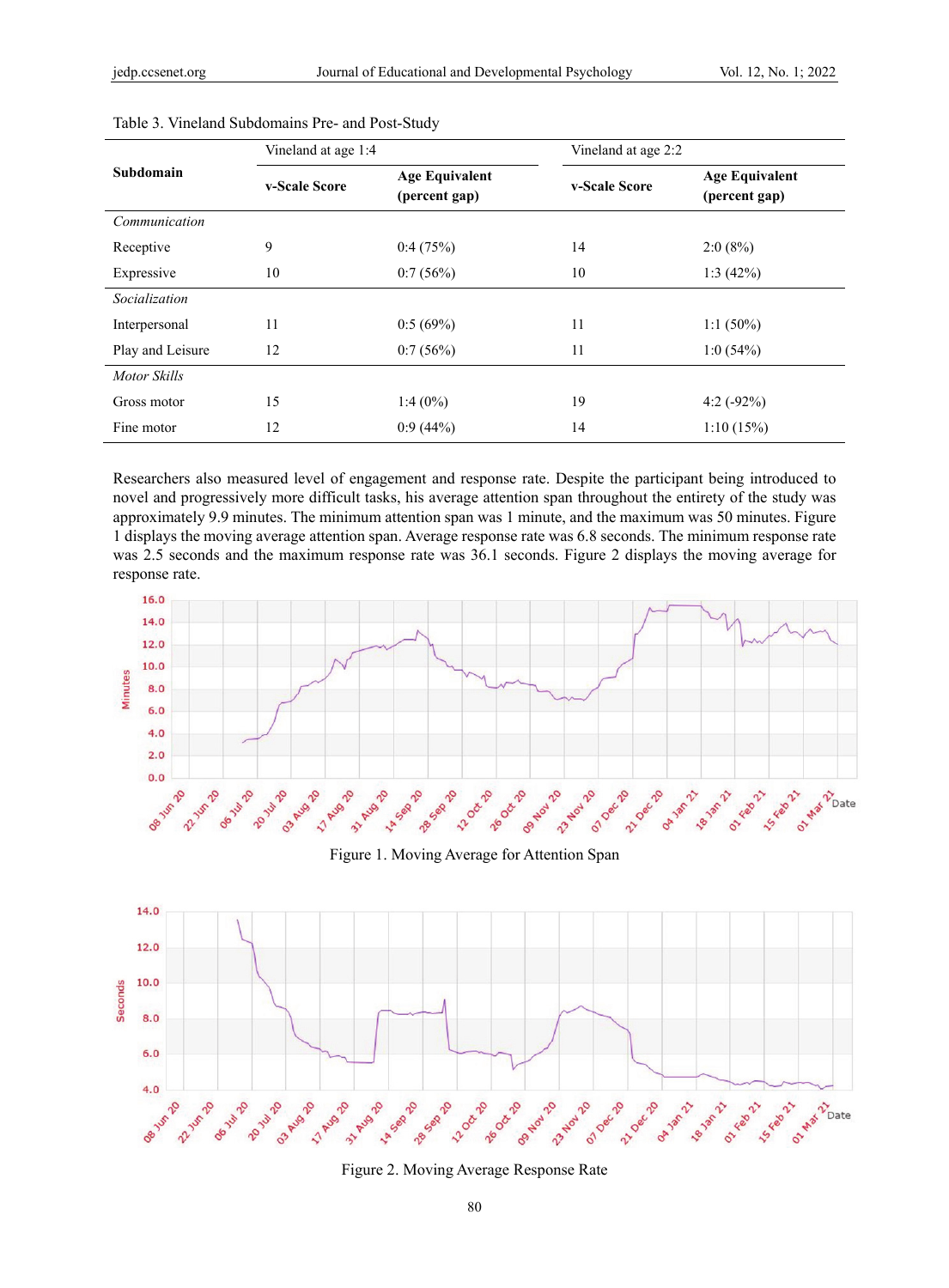Letter correct per minute were measured on three different levels that ranged from visual prompting of keys and words, to no prompting of keys and then only a word prompt. The following charts illustrate an overall upward trend in LCPM. The participant over time developed both the location memory for the keys as well as knowledge identification for letters and numbers. The patient was observed to identify numbers and letters not only when utilizing the VCA software, but he was able to generalize and identify letters and numbers on keypads of office doors, and could type to oral letter dictation on various other note and texting applications. The participant types completely independently without the use of a "facilitator" or any physical contact from an aide.



#### Figure 4. Level 2 Keyboard



Figure 5. Level 3 Keyboard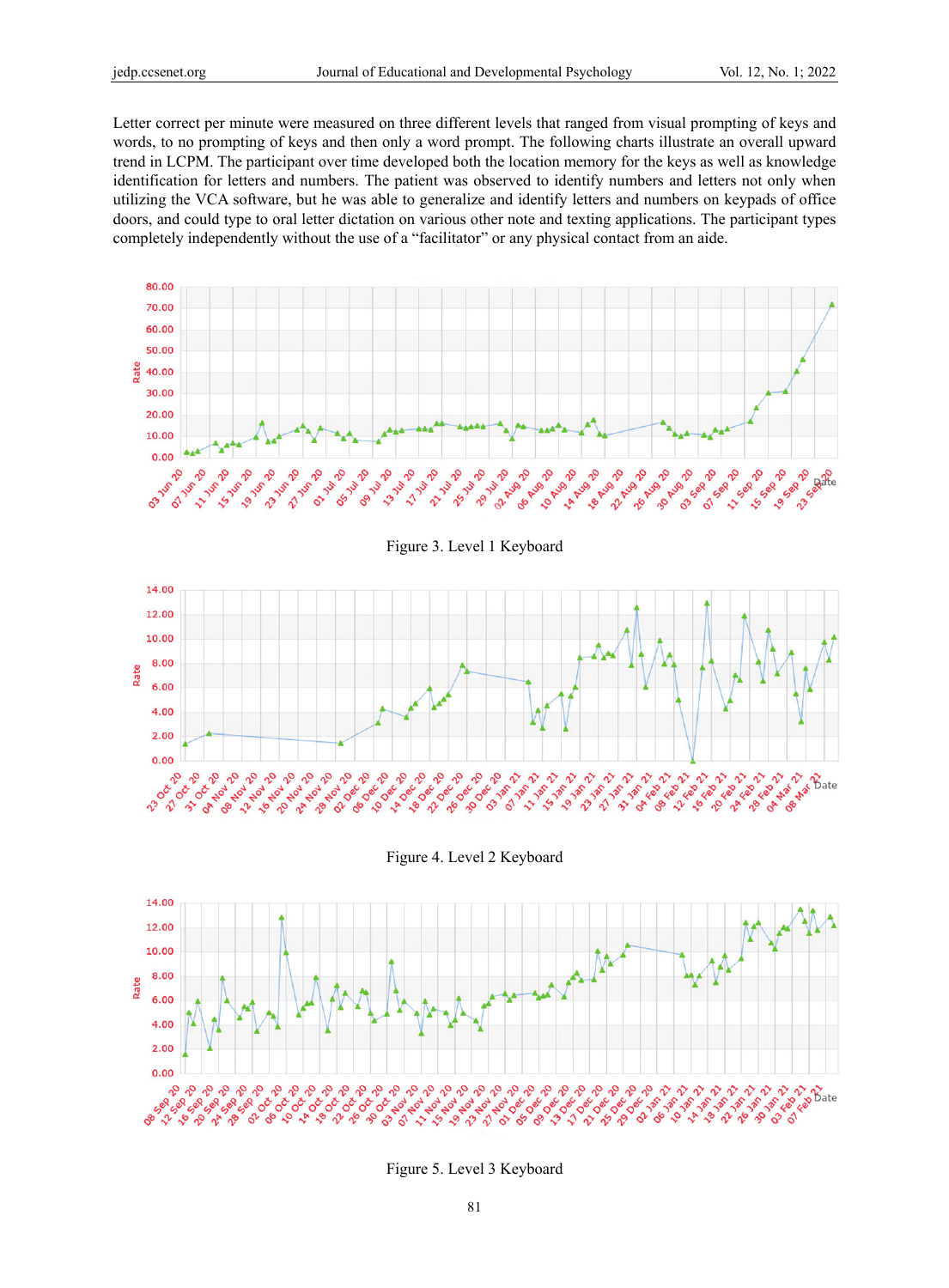Lastly, researchers' implemented the detour box as a gross measure of frontal function. The participant successfully maneuvered the detour box repeatedly. The detour box was presented on different areas of the screen, the box was presented both in solid and transparent forms, and the participant was able to successfully move the detour box and complete the task. The participant achieved this at approximately 19 months of age.

#### **4. Discussion**

#### *4.1 Interpretations*

Results of this study indicates progress in all domains measured. Of particular note is that expected developmental milestones progress with age, and therefore the participant in the current study had to make up for the delay while also catching up as the goal marker moved farther and farther. By the end of the study, the participant was able to identify letters via matching and typing. He was able to identify his family members and match their appropriate names. The participant was responsive to his name, eye-contact and interaction with his environment significantly improved. As described above in the Results section, the participant began to complete developmentally appropriate tasks and expectations as measured by a standardized assessment. Of particular significance is that the participant began to verbalize words. This is of interest to these researchers because other researchers have suggested that for some children, reading acquisition may develop before language, and teaching whole language may be more effective than isolated phonics instruction (Glezer at al., 2015; Manning & Kamii, 2000). Manning and Kamii (2000) found that children who were taught whole language made more progress in both reading and writing, and with more developmental coherence. Therefore, teaching children in a format that focuses more on whole language instead of phonics instruction may be more effective for some children who struggle with reading, writing and even language development in early childhood. This was the case for the current participant and is particularly important to consider as many children who do not immediately display verbal language are considered delayed and may be vulnerable to receiving inaccurate diagnoses. The current study provides further support for the notion that non-verbal or minimally verbal does not indicate intelligence.

The current study also attempted to measure cognitive areas that are not typically measured in standardized assessment procedures for very young children. The current study measured attention span. The participant's average attention span was approximately 9.9 minutes, and his maximum attention span was 50 minutes. This data speaks volumes to the potential and capacity for attention and engagement in very young children, when they are intrinsically motivated. Current data suggests children this young can only sustain attention for approximately two minutes (Bornstein & Tamis-Lemonda, 1997; Choudhury & Gorman, 2000).

Researchers also implemented the detour task discussed by Atkinson et al. (2002). The participant was required to maneuver the detour object on the screen first in order to complete a different task. The detour task was presented utilizing a box in front of the task the participant was to complete. The participant determined that he needed to move the box in order to access and complete the task. The detour task was presented to the participant at various locations on the iPad screen, multiple times and on different days. Additionally, the box was sometimes completely solid obscuring the view of the targeted task, and other times the box was transparent so that the participant could see the task at hand. The participant was able to adequately problem solve to complete the task at approximately 19 months of age. McGuigan & Nunez (2006) conducted a similar study with 18–24-month old children. Researchers studied executive functioning by requiring the participants to engage in detour tasks, some with direct causal means-action, and other arbitrary means-action tasks which required multiple steps. Results found that children performed better when they could not see the goal object, perhaps because the children did not need to inhibit the tendency to reach in a straight line (McGuigan & Nunez, 2006). Results also indicated that children were more easily able to shift between two non-arbitrary actions compared to two arbitrary actions. While the current study did not formally test arbitrary versus non-arbitrary actions, the participant was able to infer and move detour with and without seeing the subsequent object task.

Lastly, the participant was able to identify all letters of the alphabet. He also began to type to oral dictation without any kind of visual of physical prompt. This is especially noteworthy as research suggests children learn approximately half of the alphabet by age 3 and the whole alphabet by age 4. Research studying letter identification found that at age 3 children could name 4.03 uppercase letters and 2.74 lower case letters correctly (Worden & Boettcher, 1990). Studies typically focus on preschool aged children when researching emergent literacy skills (Piasta & Wagner, 2010; Puranik, Lonigan, & Kim, 2011). However, the current study suggests literacy and communication may be acquired much sooner despite the absence of verbal language. The participant can recognize and identify all capital letters of the alphabet and some lowercase letters ahead of his cohort. He is also able to maneuver any keyboard and generalized to various applications and devices. This is important as the participant now has the potential for freedom and autonomy to communicate without a specialized device or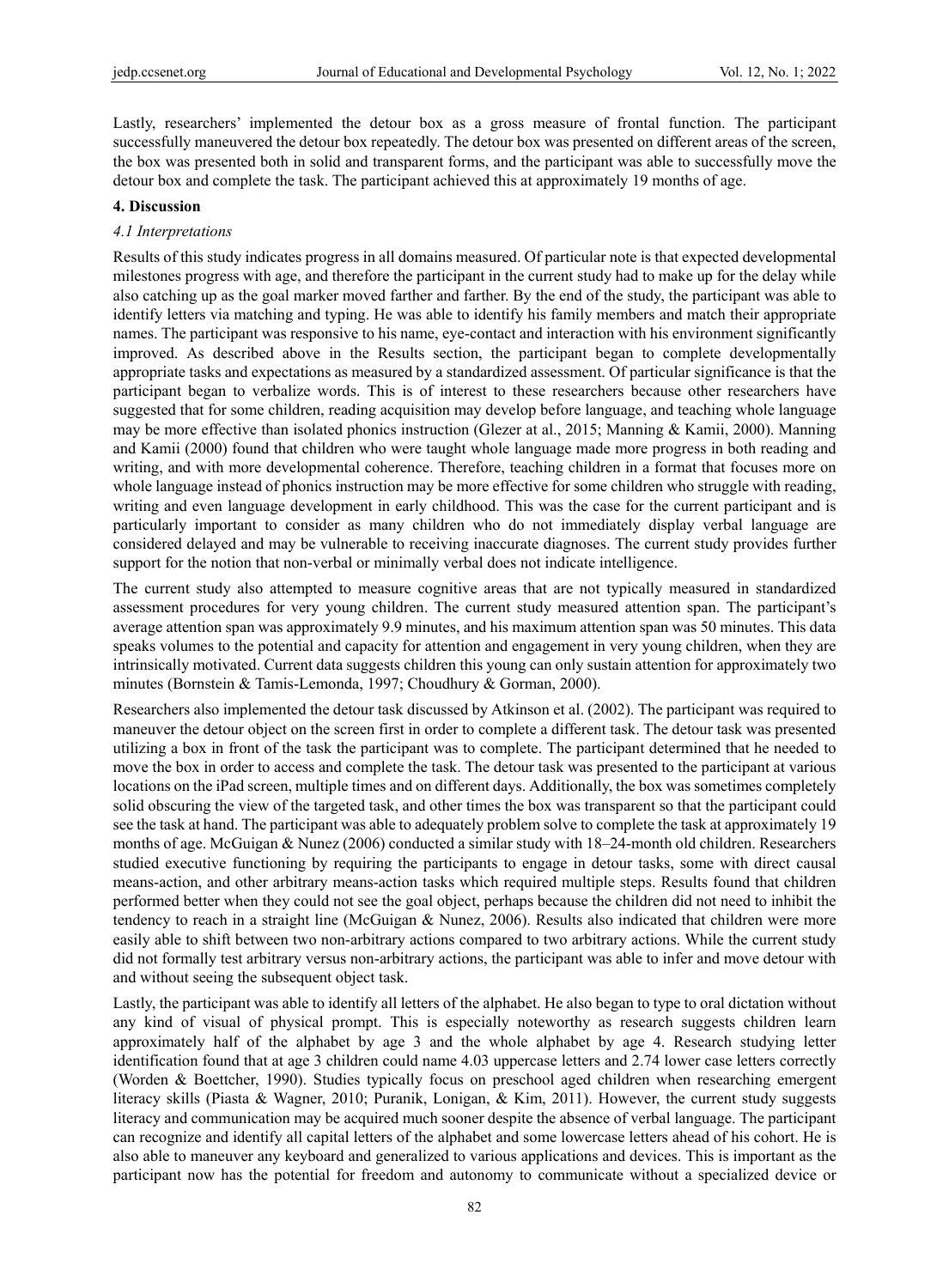another person attempting to facilitate or speak for him. In sum, the participant who was considered "at-risk" at the beginning of the current study, may now be arguably considered "gifted." The participant displays an attention span significantly greater than research has suggested for his age. The participant can also identify letters and type to oral dictation which is a skill far ahead of his peers. He can maneuver various devices to identify numbers and letters he requires to engage in communication. These researchers hypothesize that with continued VCA intervention he will be able to express complete sentences via typing ahead of his cohort. However, despite the participant's great strides in progress and visible areas of superiority compared to his cohort, these areas would never be objectively assessed or even subjectively reported utilizing the current methods of assessment for development. This information should be considered by the various professionals who use developmental screeners and assessment tools for diagnostic purposes as they are very limited and do not account for intelligence or any true cognitive functions.

#### *4.2 Limitations*

A notable limitation to the current study is that while the standardized procedure utilized is a validated and widely used measure of adaptive functioning, the procedure requires parent-report. Self-report measures are inherently prone bias. Researchers attempted to help mitigate this by recording qualitative and electronic data in addition to this procedures for comparative purposes. However, these researchers cannot affect any potential bias in the responses given by the parents while completing the Vineland. Limitations are inherent in the design of a single case study. This study will require replication in order to determine generalizability.

#### *4.3 Areas for Future Study*

It is noteworthy that the participant only received VCA services for 1 hour a day, 5 days a week for 40 weeks. This is very little compared to other early interventions and behavioral therapies. Many organizations and some researchers suggest 25 intervention hours per week is appropriate for very young children (Downs & Downs, 2010). Children receiving Applied Behavior Analysis-based early intervention, for instance, receive up to 40 hours per week of therapy. However, more recent studies have suggested that receiving fewer hours of therapy on a weekly basis do not make a significant difference. In fact, a multisite study conducted by UC Davis found that there was no significant or clinical benefit between 15 and 25 hours of early intensive behavioral intervention (Rogers et al., 2020). The current study suggests that VCA can be at least 3 times more effective, with only 5 intervention hours a week. The rate of acquisition and learning is much faster. Other research has found this to be true for older children however, replication of this study can determine if this is also true for very young children as was found in this case study (Shkedy et al., 2020; Shkedy et al., 2021).

Lastly, the participant in the current study was considered delayed and "at-risk." He was nonverbal, did not respond to his name, could not identify or label objects, he did not show any interest in others or in his surroundings, etc. The participant was also delayed in milestones as measured by the Vineland. However, at the close of the current study, the patient displayed superior skills in certain areas when compared to his peers. This participant may have very likely been diagnosed with a number of developmental issues based on traditional developmental assessments that do not account for any real cognitive abilities. Future research should focus on the specifics used to evaluate and diagnosis children as they may be inaccurate and/or lacking a comprehensive approach to development. Future research should also assess other "at-risk" or delayed children to determine if they could be in fact be "gifted" in certain areas despite the slower than average emergence of verbal language.

# **References**

- Anderson, V. (1998). Assessing executive functions in children: Biological, psychological, and developmental considerations. *Neuropsychological Rehabilitation, 8*(3), 319-349. https://doi.org/10.1080/713755568
- Barkley, R. A. (2012). *Executive functions: What they are, how they work, and why they evolved*. Guilford Press.
- Bedford, R., Saez de Urabain, I. R., Cheung, C. H., Karmiloff-Smith, A., & Smith, T. J. (2016). Toddlers' fine motor milestone achievement is associated with early touchscreen scrolling. *Frontiers in psychology, 7*, 1108. https://doi.org/10.3389/fpsyg.2016.01108
- Bornstein, M. H., & Tamis-Lemonda, C. S. (1997). Maternal responsiveness and infant mental abilities: Specific predictive relations. *Infant Behavior and Development, 20*(3), 283-296. https://doi.org/10.1016/S0163-6383(97)90001-1
- Center on the Developing Child (2012). *Executive Function* (InBrief). Retrieved from www.developingchild.harvard.edu
- Choudhury, N., & Gorman, K. S. (2000). The relationship between sustained attention and cognitive performance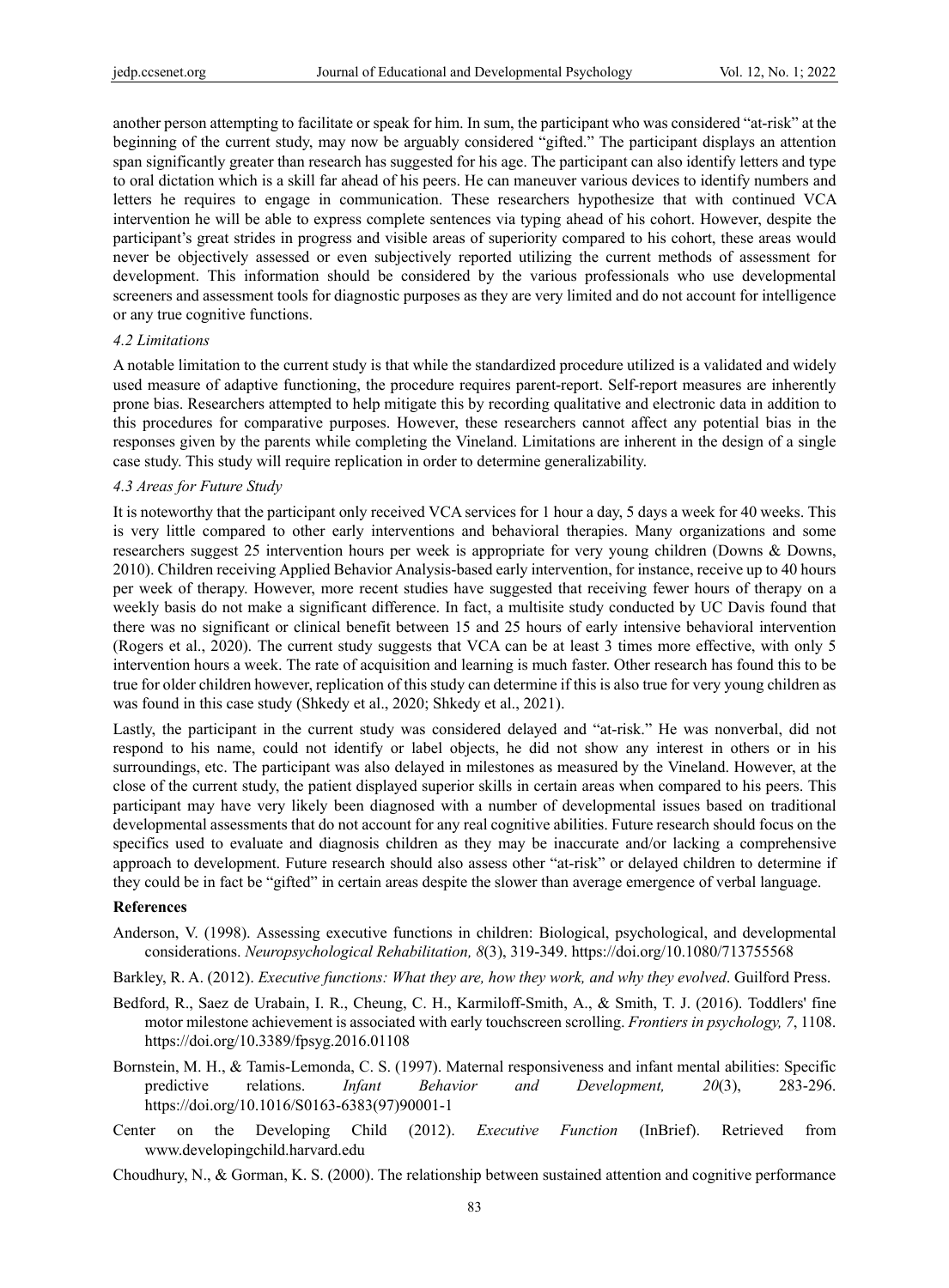in 17-24‐month old toddlers. *Infant and Child Development: An International Journal of Research and Practice, 9*(3), 127-146. https://doi.org/10.1002/1522-7219(200009)9:3<127::AID-ICD225>3.0.CO;2-5

- Deci, E. L., & Ryan, R. M. (1985). Cognitive evaluation theory. In *Intrinsic Motivation and Self-Determination in Human Behavior* (pp. 43-85). Springer, Boston, MA. https://doi.org/10.1007/978-1-4899-2271-7\_4
- Downs, R. C., & Downs, A. (2010). Practices in early intervention for children with autism: A comparison with the National Research Council recommended practices. *Education and Training in Autism and Developmental Disabilities*, 150-159.
- Gerber, R. J., Wilks, T., & Erdie-Lalena, C. (2010). Developmental milestones: motor development. *Pediatrics in Review, 31*(7), 267-277. https://doi.org/10.1542/pir.31-7-267
- Glezer, L. S., Kim, J., Rule, J., Jiang, X., & Riesenhuber, M. (2015). Adding words to the brain's visual dictionary: novel word learning selectively sharpens orthographic representations in the VWFA. *Journal of Neuroscience, 35*(12), 4965-4972. https://doi.org/10.1523/JNEUROSCI.4031-14.2015
- Lin, L. Y., Cherng, R. J., & Chen, Y. J. (2017). Effect of touch screen tablet use on fine motor development of young children. *Physical & Occupational Therapy in Pediatrics, 37*(5), 457-467. https://doi.org/10.1080/01942638.2016.1255290
- Manning, M., & Kamii, C. (2000). Whole language vs. isolated phonics instruction: A longitudinal study in kindergarten with reading and writing tasks. *Journal of Research in Childhood Education, 15*(1), 53-65. https://doi.org/10.1080/02568540009594775
- McGuigan, N., & Núñez, M. (2006). Executive functioning by 18‐24‐month‐old children: effects of inhibition, working memory demands and narrative in a novel detour‐reaching task. *Infant and Child Development, 15*(5), 519-542. https://doi.org/10.1002/icd.477
- Miller, J. L., Ables, E. M., King, A. P., & West, M. J. (2009). Different patterns of contingent stimulation differentially affect attention span in prelinguistic infants. *Infant Behavior and Development, 32*(3), 254-261. https://doi.org/10.1016/j.infbeh.2009.02.003
- Piasta, S. B., & Wagner, R. K. (2010). Learning letter names and sounds: Effects of instruction, letter type, and phonological processing skill. *Journal of Experimental Child Psychology, 105*(4), 324-344. https://doi.org/10.1016/j.jecp.2009.12.008
- Puranik, C. S., Lonigan, C. J., & Kim, Y. S. (2011). Contributions of emergent literacy skills to name writing, letter writing, and spelling in preschool children. *Early Childhood Research Quarterly, 26*(4), 465-474. https://doi.org/10.1016/j.ecresq.2011.03.002
- Ryan, R. M., & Deci, E. L. (2000). Self-determination theory and the facilitation of intrinsic motivation, social development, and well-being. *American Psychologist, 55*(1), 68. https://doi.org/10.1037/0003-066X.55.1.68
- Rogers, S. J., Yoder, P., Estes, A., Warren, Z., McEachin, J., Munson, J., … & Whelan, F. (2021). A multisite randomized controlled trial comparing the effects of intervention intensity and intervention style on outcomes for young children with autism. *Journal of the American Academy of Child & Adolescent Psychiatry, 60*(6), 710-722. https://doi.org/10.1016/j.jaac.2020.06.013
- Shallice, T. (1988). *From Neuropsychology to Mental Structure*. Cambridge University Press. https://doi.org/10.1017/CBO9780511526817
- Shkedy, G., Shkedy, D., Sandoval-Norton, A. H., & Fantaroni, G. (2020). Visual communication analysis (VCA): Applying self-determination theory and research-based practices to autism. *Cogent Psychology, 7*(1), 1803581. https://doi.org/10.1080/23311908.2020.1803581
- Shkedy, G., Shkedy, D., Sandoval-Norton, A. H., Fantaroni, G., Montes Castro, J., Sahagun, N., & Christopher, D. (2021). Visual Communication Analysis (VCA): Implementing self-determination theory and research-based practices in special education classrooms. *Cogent Psychology, 8*(1), 1875549. https://doi.org/10.1080/23311908.2021.1875549
- Stauss, E., Sherman, E., & Spreen, O. (2006). *A Compendium of neuropsychological tests. Administration Norms and Commentary*. Oxford University Press, New York.
- Suarez-Rivera, C., Smith, L. B., & Yu, C. (2019). Multimodal parent behaviors within joint attention support sustained attention in infants. *Developmental psychology, 55*(1), 96. https://doi.org/10.1037/dev0000628
- Webster, E. K., Martin, C. K., & Staiano, A. E. (2019). Fundamental motor skills, screen-time, and physical